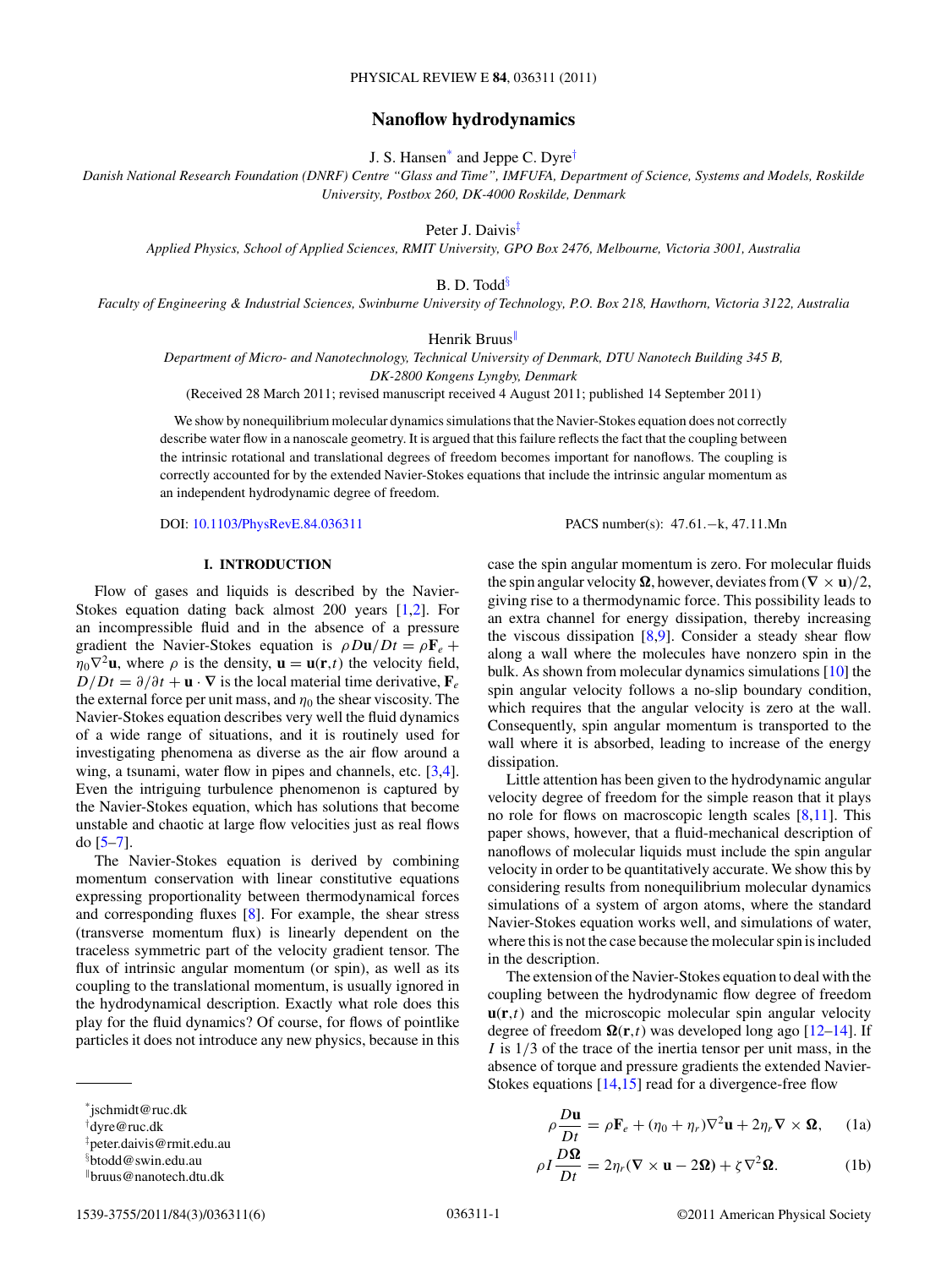The transport coefficients  $\eta_r$  and  $\zeta$  are referred to as the rotational and spin viscosities. For a flow of pointlike particles  $\Omega = (\nabla \times \mathbf{u})/2$ ; in this case, via the incompressible fluid identity  $\nabla \times (\nabla \times \mathbf{u}) = -\nabla^2 \mathbf{u}$ , the first equation reduces to the standard Navier-Stokes equation.

The coupling occurs because the pressure tensor for a molecular fluid may in general be a nonsymmetric quantity because the force vector acting between a pair of molecules is not parallel to the vector between their molecular centers of mass. If, on average, the vorticity is not equal to twice the molecular angular velocity, a thermodynamical force arises [\[14\]](#page-5-0). In the absence of spin diffusion, this thermodynamic force changes the angular velocity until the molecules rotate at a rate consistent with the local vorticity. This condition is denoted the local rigidity condition and the corresponding thermodynamic force is referred to as the sprain rate [\[14\]](#page-5-0). For the fluid to be locally rigid the vorticity (or local rotation) must be equal to 2 $\Omega$ , i.e., the sprain rate is expressed as  $\nabla \times \mathbf{u} - 2\Omega$ . In Eq. [\(1b\)](#page-0-0) we see this thermodynamic force entering as the first term on the right-hand side. The rotational viscosity thus describes the decay of the antisymmetric stress which is a local process and originates from molecular intrinsic angular momentum relaxation [\[11\]](#page-5-0). The diffusion of angular velocity is governed by a relation analogous to Newton's law of viscosity, i.e., the spin viscosity *ζ* relates the flux of angular momentum to the gradient in angular velocity (the thermodynamical force).

The first term on the right-hand side of Eq. [\(1b\)](#page-0-0) can be regarded as a production term, i.e., this describes a nonconserved quantity. We note here that it is the total angular momentum which is conserved; Eq. [\(1b\)](#page-0-0) only describes the intrinsic part. Finally, we note that in the presence of temperature gradients cross-coupling terms appear in the constitutive relations and an additional equation is needed to describe the dynamics of the energy [\[14\]](#page-5-0).

To estimate the effect of the coupling one needs to know the values of the three transport coefficients,  $\eta_0$ ,  $\eta_r$ , and  $\zeta$ . While data for the shear and rotational viscosities for water is available  $[16–18]$ , data for the spin viscosity is very sparse. Bonthuis *et al.* [\[19\]](#page-5-0) suggested an estimate of the spin viscosity through the rotational viscosity via  $\zeta \approx a^2 \eta_r$ , leading to a spin viscosity of the order of  $10^{-23}$  kg m s<sup>-1</sup>. Recently Hansen *et al.* [\[11\]](#page-5-0) used equilibrium molecular dynamics (EMD) simulations to calculate  $\eta_0$ ,  $\eta_r$ , and  $\zeta$  for liquid water in the temperature range  $T = 284 - 319$  K. They found the spin viscosity to be in the order of  $10^{-21}$  kg m s<sup>-1</sup>, i.e., two orders of magnitude larger than the estimate of Bonthuis *et al.* From the spin viscosity and the rotational viscosity one can define a characteristic length  $l_c = \sqrt{\zeta/\eta_r}$  below which the angular momentum diffusion becomes important compared to the coupling to the fluid linear momentum. Using the value for the spin viscosity found in Ref. [\[11\]](#page-5-0) means that  $l_c \approx 3.4$  nm. Today nanochannels with a width down to 7 nm can be fabricated [\[20–22\]](#page-5-0); thus if the spin viscosity is in the order of  $10^{-21}$  kg m s<sup>-1</sup>, we now approach the characteristic length scale  $l_c$  and it is relevant to ask whether the effect of the coupling should be included in order to correctly account for the fluid dynamics. Using  $\zeta \approx 10^{-23}$  kg m s<sup>-1</sup>, on the other hand, the characteristic length is approximately the size of a water molecule, predicting a negligible effect from the coupling.

For flow with low Reynolds number and where angular momentum diffusion is ignored,  $\zeta = 0$ , one can see from Eq. [\(1b\)](#page-0-0) that  $\Omega = (\nabla \times \mathbf{u})/2$ . Substituting this into Eq. [\(1a\)](#page-0-0), one arrives at the classical Navier-Stokes formulation, i.e., the coupling has no effect on the flow profile. This is in agreement with the definition of the characteristic length *lc* and the discussion above: Simply ignoring the angular momentum diffusion, the critical length is  $l_c = 0$ , meaning that there exists no effect from the coupling. By comparing the solution to Eqs. (1) with the classical solution for a Poiseuille flow, it can easily be shown that the flow rate reduction increases for decreasing channel width [\[11\]](#page-5-0), indicating that the viscous dissipation due to the angular momentum diffusion becomes important on the nanoscale, but can be ignored on the macroscopic scale.

It has been shown that for simple atomic fluids confined to length scales of ∼3 nm the classical Navier-Stokes equation can be applied to predict the correct velocity profile [\[23,24\]](#page-5-0). However, it remains to be investigated whether the extended Navier-Stokes equations are valid on such small length scales, i.e., whether the continuum description is able to describe correctly the dynamics of highly confined fluids composed of nonspherical molecules.

In this paper we present results from extensive nonequilibrium molecular dynamics (NEMD) simulations of a planar Poiseuille flow of water confined in nanoslit pores with width of 3.6–6.2 nm. We compare the streaming velocity profile from the NEMD simulations with predictions from the extended Navier-Stokes equations using the transport coefficients found in Ref. [\[11\]](#page-5-0), i.e., calculated from independent simulations using the EMD technique. The comparison thereby investigates (i) whether the extended Navier-Stokes equations apply on very small length scales, (ii) whether the value for the spin viscosity obtained in Ref. [\[11\]](#page-5-0) is correct, and finally (iii) the effect from the coupling between the spin angular momentum of the molecules and the fluid translational momentum.

#### **II. MOLECULAR DYNAMICS**

In Ref. [\[11\]](#page-5-0) we used the flexible simple point-charge water model (SPC/Fw) [\[16\]](#page-5-0), where the electrostatic interactions between the atoms in different molecules are evaluated via the modified short-ranged Wolf method  $[25,26]$ . To enable a direct comparison we must therefore adopt this model and we will denote it as the SPC/Fw (Wolf) model. For more details about this particular water model and its parametrization we refer the reader to Refs. [\[16\]](#page-5-0) and [\[11\]](#page-5-0). The software is written in-house and has been tested and extended for many years.

The two confining walls are composed of simple Lennard-Jones particles [\[27\]](#page-5-0). The wall particles interact with other wall particles and the oxygen atoms in the water using the truncated and shifted 12-6 Lennard-Jones potential with parameters corresponding to oxygen-oxygen interactions, i.e.,  $m = 16$  g mol<sup>-1</sup>,  $\sigma = 3.19$  Å, and  $\epsilon / k_B = 78.197$  K, such that wall-wall and fluid-wall Lennard-Jones interactions are the same. The cutoff is set to  $2.5\sigma$ . The particles are arranged on a body-centered-cubic (bcc) lattice with a number density of  $0.9\sigma^{-3}$  and cannot be penetrated by the water. Each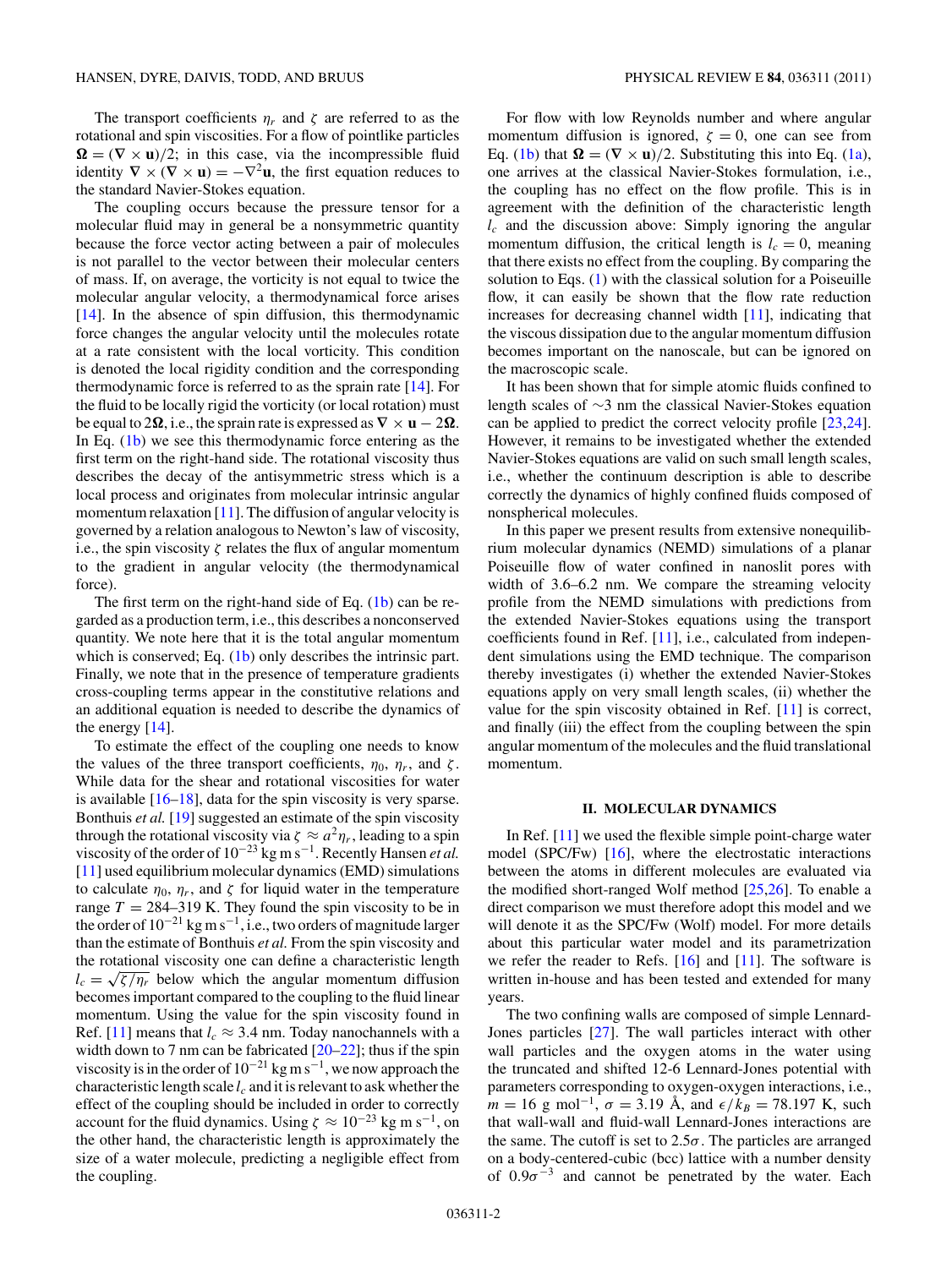<span id="page-2-0"></span>

FIG. 1. (Color online) Snapshot from the simulation just after the wall particles (online: green/print: outer spheres) have been added. The wall particle diameter is the same as the oxygen (online: red/print: inner spheres) atomic diameter, but has been displayed differently for clarity. *L* denotes the width of the pore and  $h = L/2$  the half width.

wall consists of three layers (see Fig. 1), giving a total of between 480 and 726 wall particles dependent on of the equilibration procedure (see below). The wall is designed to be weakly hydrophilic by letting the wall particles have alternately charges  $\pm e/4$ , where *e* is the elementary charge. The electrostatic force between the wall particles and water atoms are also evaluated using the modified Wolf method [\[25,26\]](#page-5-0). We note that the net charge is zero in each layer of the wall and that there will not be any layering effect due to the electrostatic interactions between the wall and fluid. Beside the Lennard-Jones and the electrostatic interactions with the water, the wall particles are held fixed around their lattice sites using a restoring spring force with a spring constant  $k_s = 1.6$  kg s<sup>-2</sup> [\[24\]](#page-5-0) and were coupled to a Nosé-Hoover thermostat  $[28,29]$  to keep the wall temperature fixed at approximately  $T = 312$  K.

Initially, the water molecules are equilibrated without the presence of the walls using a standard EMD simulation. This equilibration involves an isotropic compression of a rectangular simulation box with the *z* direction being the longest direction and the *x* and *y* directions the shortest. This compression is done until a desired density is obtained, which means that the length in all directions will vary and therefore also the number of wall atoms. After equilibration the walls are placed on each side of the system, such that the direction of confinement is in the *z* direction and the overall density is  $\rho \approx 998 \text{ kg m}^{-3}$ . We then allow for further equilibration of the intramolecular degrees of freedom. After this second equilibration the external force field is applied to each atom in the *x* direction  $\rho \mathbf{F}_e = \rho(F_e, 0, 0)$ . Thus, the result is similar to a pressure-driven Poiseuille flow with a constant pressure gradient. Periodic boundary conditions are applied in all directions.



FIG. 2. (Color online) Kinetic energy as a function of time for two different channel widths  $L = 3.63$  nm (upper curve, online: blue) and 6.31 nm (lower curve, online: red). The dashed lines indicate the overall mean kinetic energy.

The equations of motion for all particles are integrated using a leapfrog algorithm [\[30\]](#page-5-0). Each NEMD simulation cover a time span of ∼16 ns using a time step of 0.77 fs. For each channel width the molecular dynamics data are ensemble averaged over ten independent runs enabling an estimate the statistical error. After every 20 time steps the velocity, kinetic temperature, and density profiles are sampled using standard binning methods giving a total of  $\sim$ 10 × 10<sup>6</sup> samples per system. To check the convergence, the simulation time is doubled for one of the simulations for each channel width and the velocity profile compared with the other shorter simulations. Furthermore, during the simulation runs the total kinetic energy is also monitored showing that the system has reached a steady state (see Fig. 2).We note that applying an external force field results in frictional heating which is conducted away at the wall-fluid boundary; however, the resulting temperature may vary. In Table I we list the kinetic temperature for each system as well as the corresponding values of the extrapolated transport coefficients.

It is worth noticing that the weak Coulomb interactions between the wall and fluid affect the bulk properties of the water. In Fig.  $3(a)$  we have plotted the density profile in the situation where the wall particles are charged (hydrophilic) and where the wall is uncharged (hydrophobic) and where the field is turned off. It is seen that the bulk density is larger in the hydrophobic situation, which is, of course, directly linked to

TABLE I. Simulation system details and corresponding parameter values for the SPC/Fw (Wolf) model used for the comparison. The transport coefficients are extrapolated from Ref. [\[11\]](#page-5-0).

| $N_{\text{water}}$ | L<br>(nm) | $F_{\scriptscriptstyle\rm e}$<br>$(m s^{-2})$ | T<br>(K) | $\eta_0$<br>$(10^{-4}$ Pa s) | $\eta_r$<br>$(10^{-4}$ Pa s) | $(10^{-21}$ kg m/s) |
|--------------------|-----------|-----------------------------------------------|----------|------------------------------|------------------------------|---------------------|
| 750                | 3.57      | 30.2                                          | 328.4    | $3.2 \pm 0.1$                | 1.678                        | $1.01 \pm 0.04$     |
| 825                | 3.63      | 30.2                                          | 335.0    | $2.5 \pm 0.9$                | 1.678                        | $0.8 \pm 0.03$      |
| 1050               | 3.92      | 10.0                                          | 331.7    | $2.9 \pm 0.2$                | 1.678                        | $0.93 \pm 0.03$     |
| 1125               | 4.18      | 5.0                                           | 321.4    | $4.1 \pm 0.7$                | 1.678                        | $1.31 \pm 0.05$     |
| 1200               | 4.59      | 4.0                                           | 327.6    | $3.3 \pm 0.6$                | 1.678                        | $1.07 \pm 0.02$     |
| 1275               | 5.03      | 4.0                                           | 312.8    | $5.2 \pm 0.1$                | 1.678                        | $1.65 \pm 0.04$     |
| 1500               | 6.21      | 2.0                                           | 316.4    | $4.8 \pm 0.1$                | 1.678                        | $1.52 \pm 0.07$     |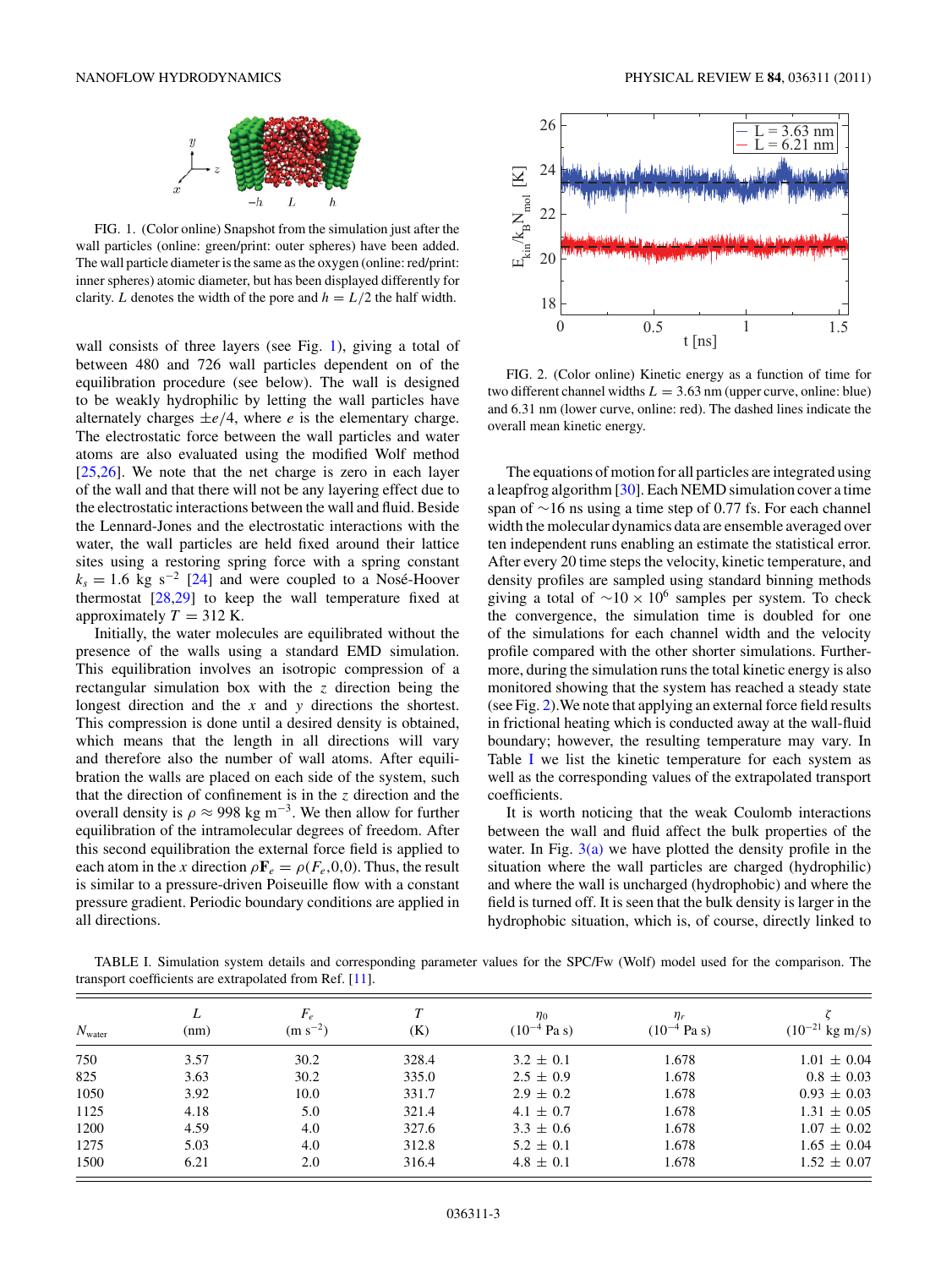<span id="page-3-0"></span>

FIG. 3. (Color online) (a) Center-of-mass density profile in the cases of hydrophobic and hydrophilic walls. Channel width is 3.57 nm. (b) The corresponding orientational parameter profile. In both (a) and (b) the results are from one simulation with the field turned off.

the large contact angle between the water and the uncharged wall. This also explains why flow of water confined between two hydrophobic walls lead to a plug flow characterized by a flat velocity profile and very different dynamics. It is important to note, however, that the hydrophilic walls do not introduce any long-ranged layering of the water molecules inside the channel and one can therefore expect the fluid to exhibit bulk behavior just a few molecular diameters from the wall. This is consistent with previous molecular dynamics results by Priezjev [\[31\]](#page-5-0) of atomic fluids where the wall-fluid interaction strength was varied which affected the slip length, but not the bulk fluid properties.

In Fig.  $3(b)$  we have plotted the orientation parameter profile  $\theta_z$ , defined as  $\theta_z = \arccos(p_z/|\mathbf{p}|) - \pi/2$ , where  $p_z$  is the *z* component of the total dipole moment **p** of the water molecules in a slab. Thus, for a perfect uniform distribution of angles the orientation parameter is zero, i.e., this corresponds to the situation where no alignment of the water molecules takes place. Of course, the dipole moment can also be perfectly aligned with the plane parallel to the wall given  $\theta_z = 0$ : Using the *x* and *y* components of the dipole moment vector produces the same result as Fig.  $3(b)$ . From this we see that the hydrophilic wall-fluid interactions introduce an additional orientation that corresponds to a deviation in the order of ∼5% away from a perfectly uniform orientation. The relatively small increased orientation for a zero field system is likely linked to the Wolf method applied  $[32,33]$  and is removed when the field is switched on. It is important to point out that we have applied the Wolf method in order to enable a direct comparison between the NEMD simulations and the continuum prediction based on the transport coefficients in Ref. [\[11\]](#page-5-0) where this method was applied.

To illustrate the effect of the coupling further we also perform a NEMD simulation series of a Poiseuille flow of argon where the coupling is absent. These simulations where carried out at the state point  $(\rho, T) = (1247.4 \text{ kg m}^{-3}, 239.6 \text{ K})$ , which corresponds to a supercritical fluid.

#### **III. RESULTS**

For the geometry shown in Fig. [1](#page-2-0) the extended Navier-Stokes equations can be solved analytically with Dirichlet slip boundary conditions where  $u_x(\pm h) = u_{\text{slip}}$  and  $\Omega_y(\pm h) = 0$ ,

giving [\[34\]](#page-5-0)

$$
u_x(z) = u_c \left[ 1 - z^2 + \frac{2\eta_r \coth(Kh)}{(\eta_r + \eta_0)Kh} \left( \frac{\cosh(Khz)}{\cosh(Kh)} - 1 \right) \right] + u_{\text{slip}}.
$$
\n(2)

Here  $u_x$  is the *x* component of the velocity field,  $u_c =$  $h^2 \rho F_e/(2\eta_0)$ ,  $K = \{4\eta_r\eta_0/[\zeta(\eta_r + \eta_0)]\}^{\frac{1}{2}}$ , and  $-1 \leq z \leq 1$ such that  $u_x(1) = u_x(-1) = u_{\text{slip}}$ . Ignoring the internal degrees of freedom this reduces to the solution of the classical planar Poiseuille flow

$$
u_x(z) = u_c(1 - z^2) + u_{\text{slip}}.\t(3)
$$

If we know the values of all relevant transport coefficients [\[11\]](#page-5-0), it is possible to make a direct comparison between the continuum Navier-Stokes predictions and data from the NEMD simulations once the slip velocity  $u_{\text{slip}}$  is found.

It is well known that in the wall-fluid boundary region, the fluid is characterized by large density variations [\[35,36\]](#page-5-0) and anisotropy [\[15\]](#page-5-0). In this region the tensorial nonlocal transport coefficients should be included in a correct hydrodynamical description  $[8,37,38]$ . Thus, we cannot expect Eqs.  $(2)$  and (3) to hold very close to the wall-fluid boundary, but only in the interior of the channel where the fluid has bulk transport properties. This implies that when the analytical solutions of the Navier-Stokes and the extended Navier-Stokes equations are compared to data, only interior points should be considered. To find the slip velocity we use two different procedures. (i) A second-order polynomial was fitted to the interior NEMD data points and the slip velocity was found by extrapolating this polynomial to  $\pm h$ . (ii) The solutions to the classical and extended Navier-Stokes equations were fitted using the least-squares method to the interior NEMD data using only  $u<sub>slin</sub>$  as a fitting parameter. We let interior points be points that are more than 0.5 nm away from the walls. We further note that when the slip velocity is found by extrapolation it corresponds to the apparent slip velocity and that the slip velocity is the only fitting parameter used when we compare the velocity profiles.

Figure  $4(a)$  shows the predicted velocity profile together with NEMD data for fluid argon confined in a slit pore of width 4.05 nm corresponding to approximately 11 atomic diameters. Here  $u_{\text{slip}}$  is found from method (i) described above. The interior part of the channel is indicated by the two vertical dashed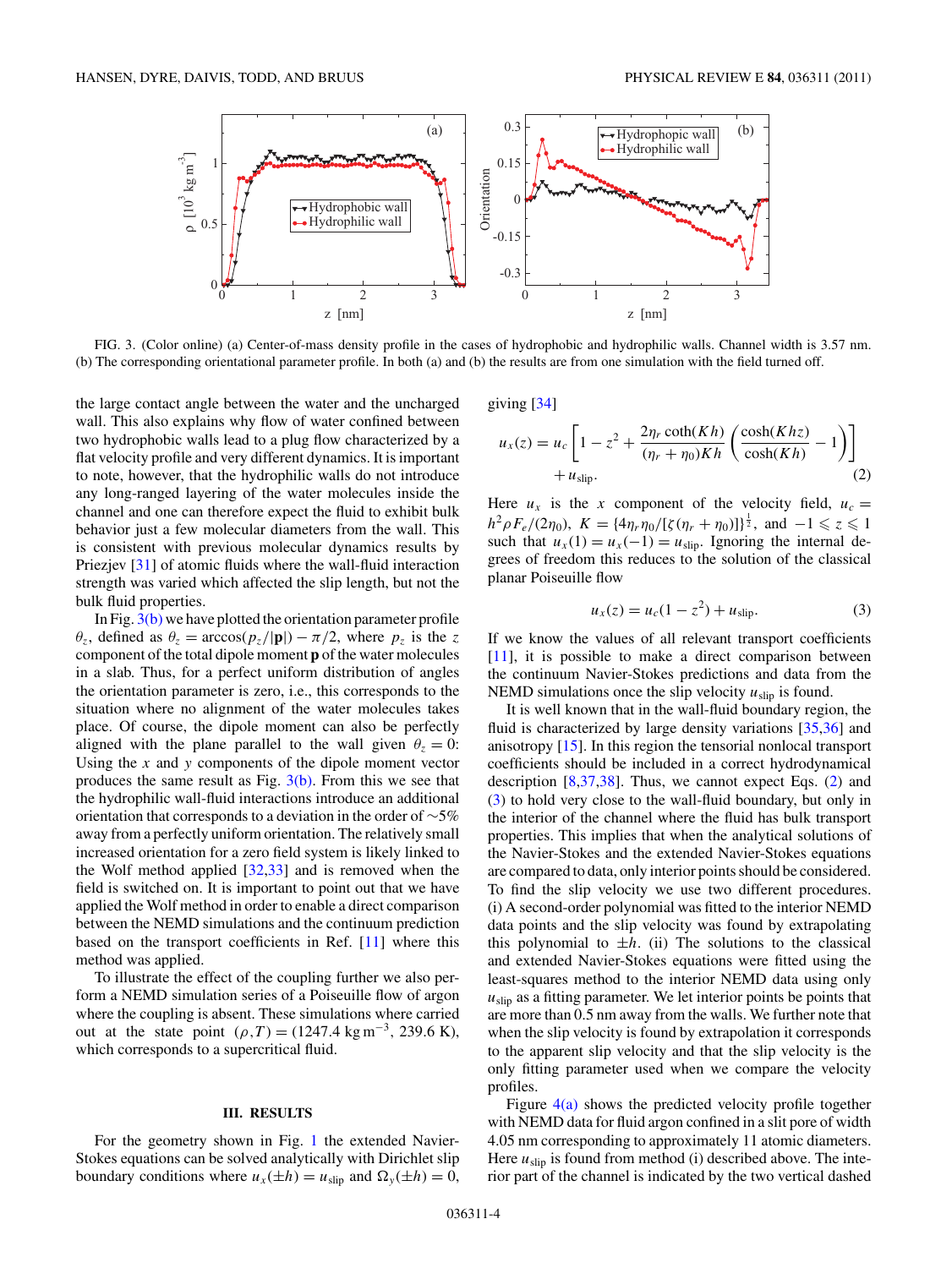<span id="page-4-0"></span>

FIG. 4. (Color online) (a) Streaming velocity profile for argon fluid in a nanoslit pore of width 4.05 nm (11 atomic diameters). Line connected with filled squares represents the predicted profile, Eq. [\(3\)](#page-3-0), using  $\eta_0 = 1.5 \pm 0.2 \times 10^{-4}$  Pa s [\[40\]](#page-5-0), and black filled circles represent the NEMD data. Standard deviations on the predicted profile are due to statistical uncertainties in the viscosity estimates. (b) Velocity profile for water in a nanoslit pore of width 3.63 nm (11 molecular diameters). Line connected with filled squares represents the predicted profile using the classical Navier-Stokes theory, Eq. [\(3\)](#page-3-0), line connected with triangles the extended Navier-Stokes theory, Eq.  $(2)$ , and filled circles the NEMD data.  $u_{\text{slip}}$  is found from fitting a second-order polynomial (dashed line) to data and extrapolating to  $z = 0$  nm. (c) As in (b), but where Eqs. [\(2\)](#page-3-0) and [\(3\)](#page-3-0) are fitted directly to interior NEMD data points. For all figures the two vertical dashed lines limit the interior part of the channel.

lines. The classical theory is clearly capable of predicting the result from the simulation. The result is interesting on its own, since it indicates that the classical continuum fluid dynamical description is applicable on extremely small length scales for atomic structureless fluids. This has also been shown previously—see, for example, Refs. [\[23,24\]](#page-5-0). It is worth mentioning that this surprising observation is also supported by the fact that the wave-vector-dependent viscosity is constant with a value of the macroscopic viscosity for wavelengths up to 0.25  $\AA^{-1}$  for liquid argon—see also Ref. [\[39\]](#page-5-0). In Fig.  $4(b)$  we plot the corresponding system for water, where the channel is again 11 molecular diameters wide. It is clearly seen that the classical Navier-Stokes theory, which excludes the coupling phenomenon, fails to predict the correct velocity profile, whereas the extended theory agrees well with the NEMD data in the interior part of the pore. The values of the transport coefficients used in Figs.  $4(b)$  and  $4(c)$  are listed in Table [I.](#page-2-0) One could argue that the classical Navier-Stokes theory fails due an incorrect slip velocity estimate. Figure  $4(c)$ shows least-squares fit of the solutions to the classical and extended Navier-Stokes equations to the interior NEMD data points. We stress that only the slip velocity is used as a fitting parameter according to method (ii) above. Again, the extended theory agrees with the NEMD data in the interior part of the channel, whereas the classical theory fails.

If one evaluates the profile curvature in the channel midpoint, it is possible to compare the molecular dynamics description with the continuum predictions directly without having to perform any fitting. To this end we note that the predicted curvatures of the continuum theory can be found via the second-order derivative of Eqs.  $(2)$  and  $(3)$ . The relative difference between the classical and extended predictions is then given by

$$
C_{\rm rel} = 1 - \frac{\eta_r \coth(Kh)Kh}{(\eta_r + \eta_0)\cosh(Kh)},\tag{4}
$$

such that, if  $C_{rel} = 1$ , there is no effect from the coupling on the velocity profile curvature. In Fig.  $5$  we compare  $C_{rel}$ for the different pore widths as predicted by Eq. (4) with the NEMD data. It is seen that within statistical uncertainty there is good agreement between the NEMD data (circles) and



FIG. 5. (Color online) Relative difference in velocity profile curvature as a function of pore width. Filled circles represent NEMD data and squares the prediction from Eq. (4). The dashed line indicates  $C_{\text{rel}} = 1$  corresponding to the classical Navier-Stokes theory.